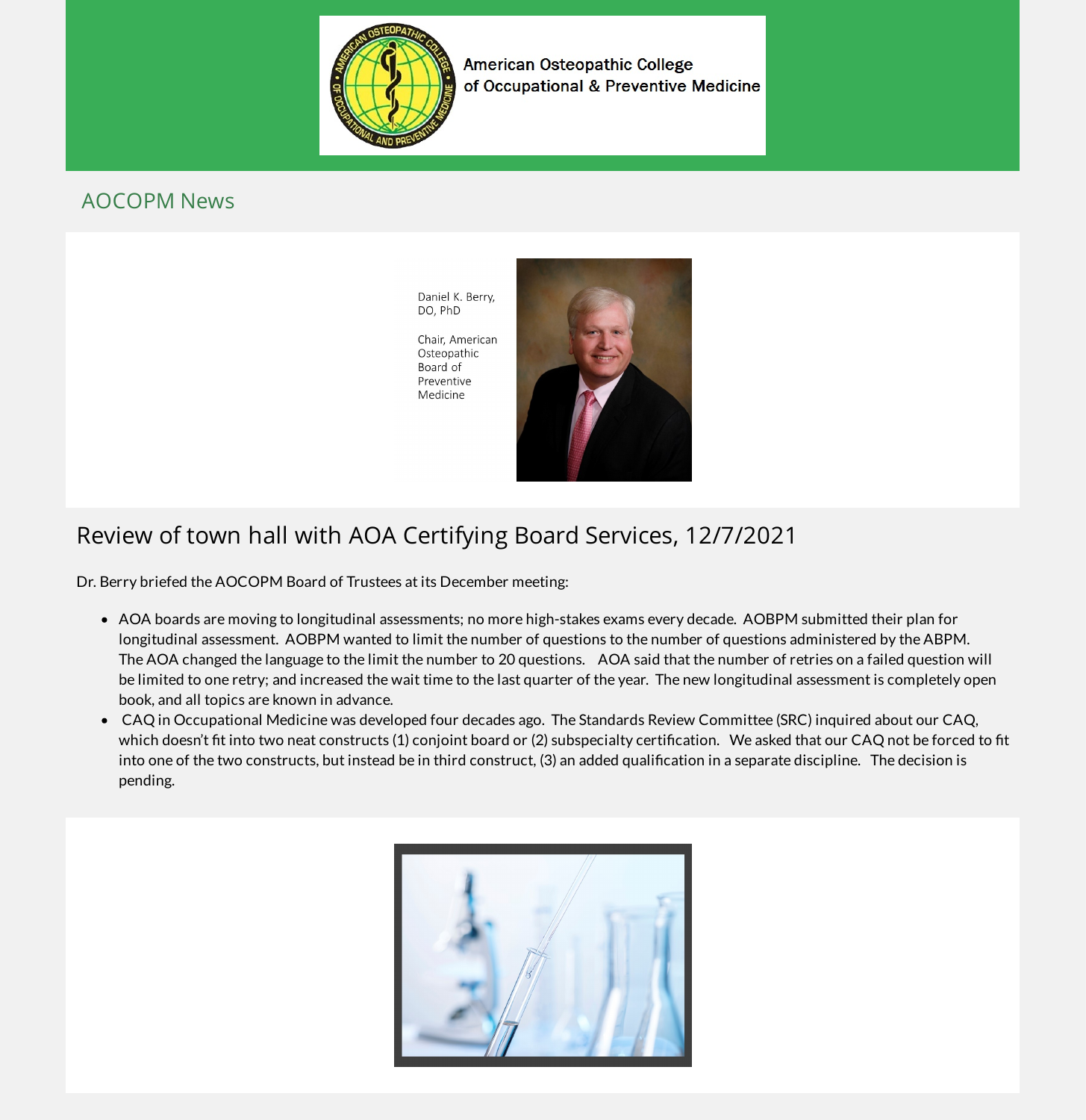### MRO Course Deadline Extended

The MRO faculty will not be able to offer the MRO course live in the near future, so the online MRO course will continue to be available until December 31, 2022. If any updates are needed, the corresponding online module will be updated. Register here: <https://aoaonlinelearning.osteopathic.org/course/info.php?id=389>



### Present Your Research at the 2022 Midyear Educational Conference!

The Sunday morning lectures at the 2022 Midyear Educational Conference will be dedicated to the presentation of research projects currently in progress by clinical or academic occupational or public health medicine fellows, residents, and students. The deadline to submit is January 10, 2022. See the website for more information: <https://aocopm.memberclicks.net/research-presentations>



## 2022 Midyear Educational Conference

Join us for AOCOPM's 2022 Midyear Educational Conference! March 10-13, 2022, at the DoubleTree by Hilton, Tampa Rocky Point Waterfront or live via ZOOM . **The hotel [registration](https://www.hilton.com/en/attend-my-event/aocopm-conference-2022/) link is now open.** <https://www.aocopm.org/my22>

Two OPAM Course will also be offered in Tampa:

- Basic Course in Occupational and Environmental Medicine, Part II. [https://www.aocopm.org/opam-workshop-basic-course-in](https://www.aocopm.org/opam-workshop-basic-course-in-occupational-medicine)occupational-medicine
- DOT FMCSA NRCME Course. <https://www.aocopm.org/opam-workshop-dot-fmcsa-nrcme>

All times are Eastern Standard Time. Sorry, ya'll Zooming from the West Coast...We'll be in Tampa.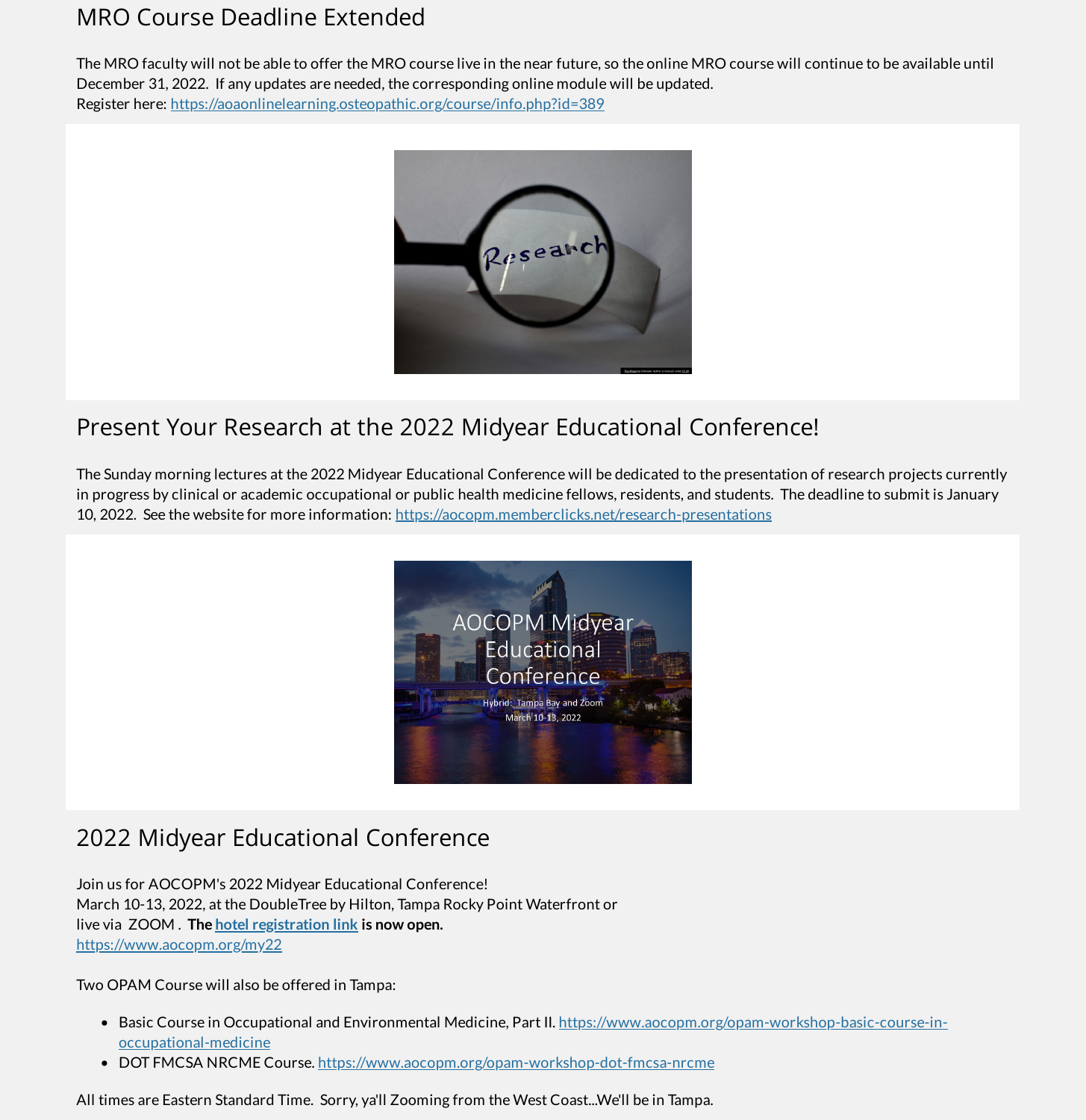

# A renaissance in the treatment of diabetic kidney disease, hypertension in chronic kidney disease, and beyond

Jordana Yahr, Juan Calle, Jonathan J. Taliercio 2021 From the Journal of Osteopathic Medicine https://www.degruyter.com/document/doi/10.1515/jom-2021-0150/html



### New AOCOPM Address

If you want to contact the AOCOPM office via USPS mail, please use the new address: 14301 Oxford Drive Edmond, OK 73013 Email addresses and phone numbers have not changed.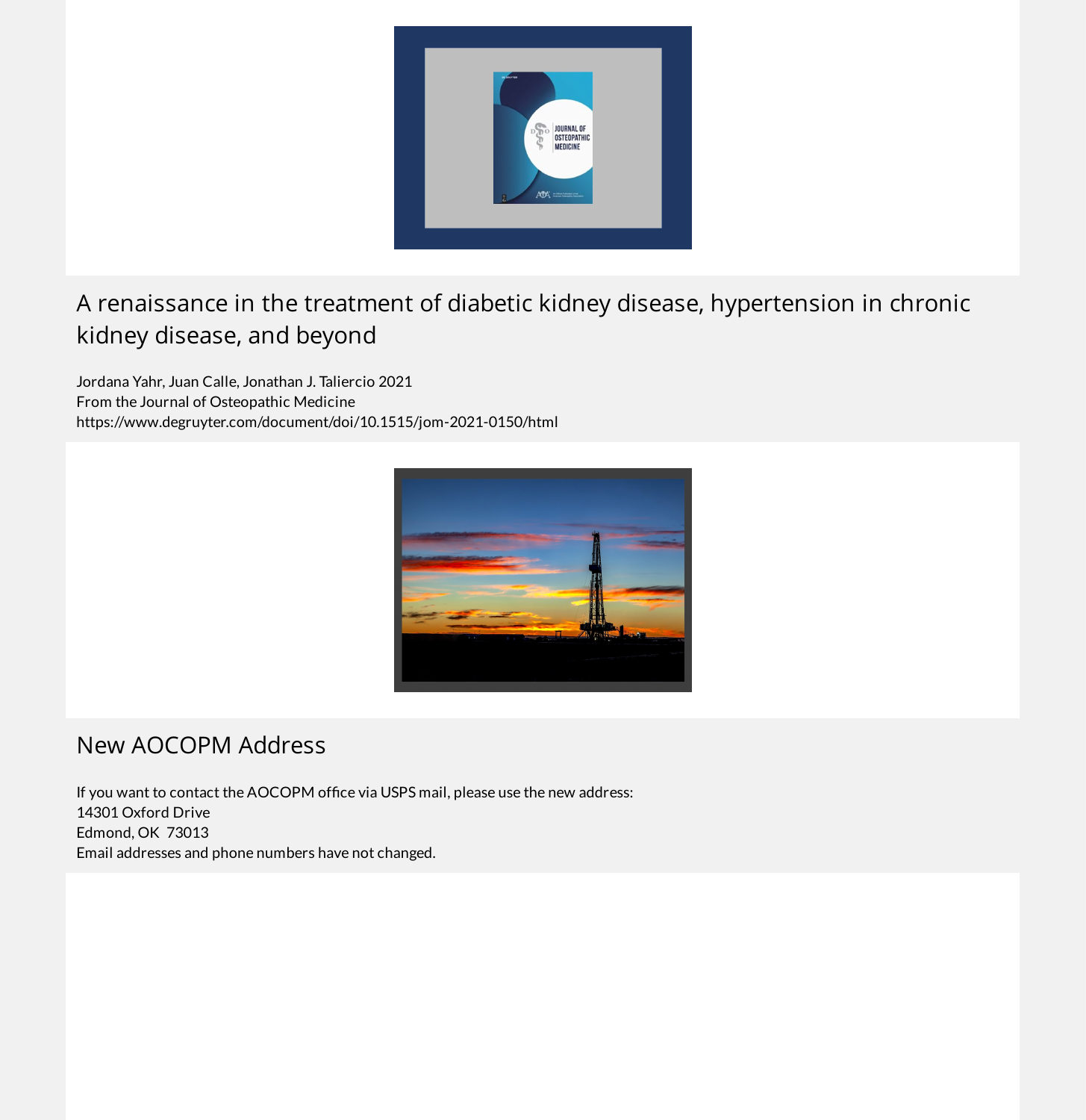

### News Feeds

We've added useful Newsfeeds to the AOCOPM website. Click on the newsfeed icon at the bottom right of the aocopm.org homepage. You'll see a list of news feeds from the CDC, OSHA, and others. If you know of a newsfeed that our members may find useful, please email the link to [ronda@aocopm.org](mailto:ronda@aocopm.org).



# It's Time to Renew Your Membership

The Mission of AOCOPM is to provide education in occupational, environmental and preventive medicine and to encourage member activity and leadership within the College and other prevention-oriented healthcare organizations. Its efforts are made possible through the active input and service of its members. We hope you will renew your membership and consider contributing your time and talent.

Renew [Membership](https://aocopm.memberclicks.net/index.php?option=com_mcform&view=ngforms&id=2021745)

#### **Contact Info:**

AOCOPM Jeffrey LeBoeuf, Executive Director 800-558-8686 jeffrey@aocopm.org

### **Do you have news to Share?**